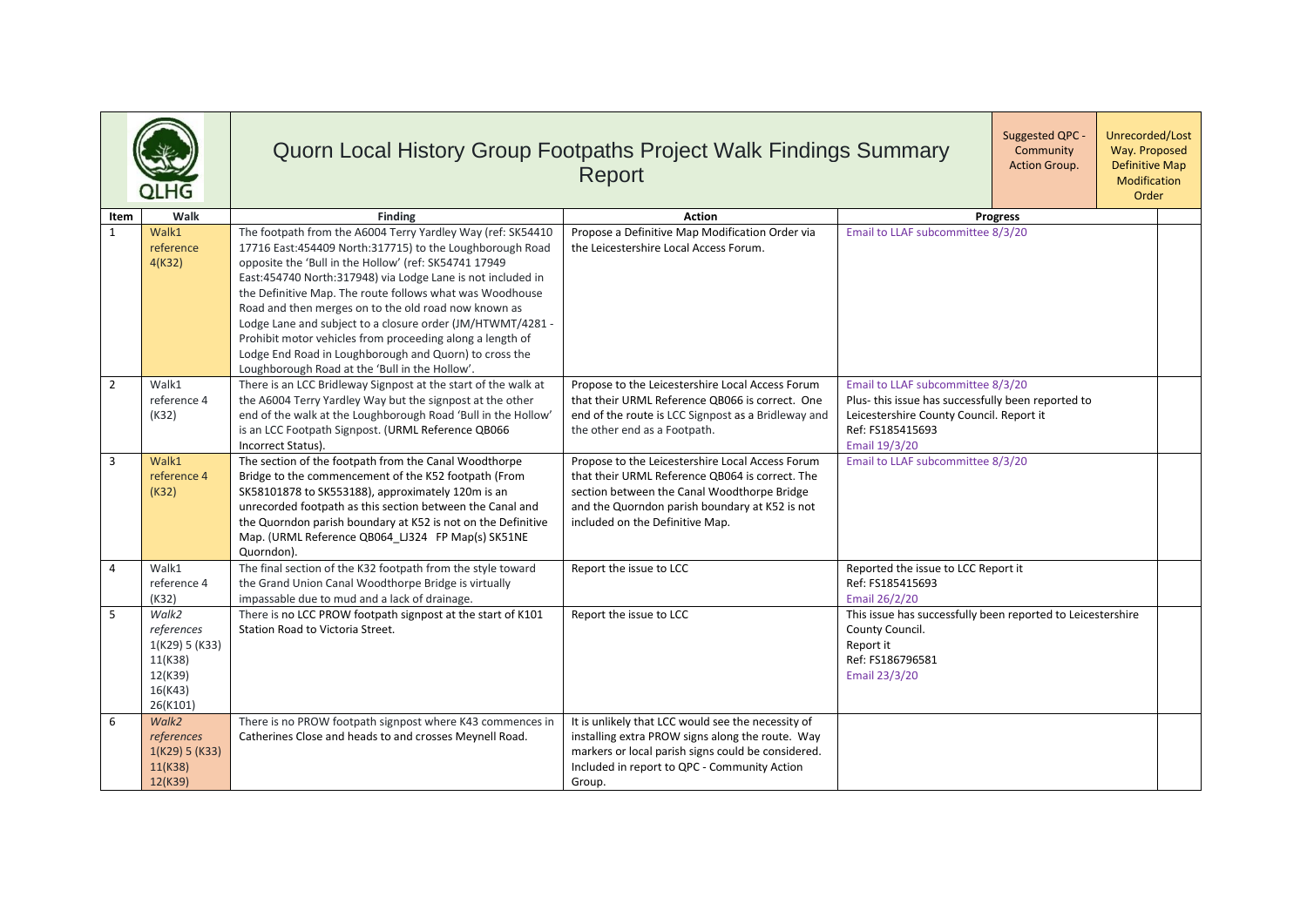|                | 16(K43)<br>26(K101)                                                                        |                                                                                                                                                                                                                                               |                                                                                                                                                                                                                           |                                                                                                                                                  |
|----------------|--------------------------------------------------------------------------------------------|-----------------------------------------------------------------------------------------------------------------------------------------------------------------------------------------------------------------------------------------------|---------------------------------------------------------------------------------------------------------------------------------------------------------------------------------------------------------------------------|--------------------------------------------------------------------------------------------------------------------------------------------------|
| $\overline{7}$ | Walk2<br>references<br>1(K29) 5 (K33)<br>11(K38)<br>12(K39)<br>16(K43)<br>26(K101)         | The route from where the K43 crosses the Quorndon Hall<br>drive is a footpath used to access Riverside Park, Barrow Road<br>and is used to access K29 to join Flesh Hovel Lane.                                                               | Inform QPC and propose a Definitive Map<br>Modification Order via the Leicestershire Access<br>Forum.                                                                                                                     | QPC informed at Councillor Surgery 22/2/20. Response<br>25/2/20 to be presented to Parish Meeting.<br>Email to LLAF subcommittee 8/3/20          |
| 8              | Walk2<br>references<br>1(K29) 5 (K33)<br>11(K38)<br>12(K39)<br>16(K43)<br>26(K101)         | K33 commences in Farley Way and heads through the housing<br>development toward Barrow Road however, there is no LCC<br>signpost here.                                                                                                        | It is unlikely that LCC would see the necessity of<br>installing a PROW sign at Farley Way end of K33.<br>Way markers or local parish sign<br>could be considered. Included in report to QPC -<br>Community Action Group. |                                                                                                                                                  |
| 8              | Walk2<br>references<br>1(K29) 5 (K33)<br>11(K38)<br>12(K39)<br>16(K43)<br>26(K101)         | The K38 and K39 foot paths are important walking links to the<br>village but are in a poor condition puddled and muddy.                                                                                                                       | Report to QPC.                                                                                                                                                                                                            | Reported to QPC.<br>Email 25/2/20<br>LCC under reference X5Z3AOQ5. CBC under reference<br>FS177859882 will be passed to our Contractors 25/2/20. |
| 9              | Walk2<br>references<br>1(K29) 5 (K33)<br>11(K38)<br>12(K39)<br>16(K43)<br>26(K101)         | The LLC signpost at K33 states to 'Woodthorpe' local legend<br>and old maps indicate that original route of the footpath was<br>to Lodge Farm. Also, there are no way markers along the<br>route so for the visitor it is not easy to follow. | To be included in report to QPC - Community<br>Action.                                                                                                                                                                    |                                                                                                                                                  |
| 10             | Walk3<br>references 14<br>(K41), 8 (K37),<br>22(K48)<br>23(K49) and 9<br>(K9)<br>FP and BW | There are no LCC PROW footpath signpost at the start or<br>finish of K41 (Station Road and Church Lane).                                                                                                                                      | Recommend to LCC that signs are put in place and<br>include in report to QPC - Community Action<br>Group to.                                                                                                              | This issue has successfully been reported to Leicestershire<br>County Council.<br>Report it<br>Ref: FS187807225<br>Email 25/3/20                 |
| 11             | Walk3<br>references 14<br>(K41), 8 (K37),<br>22(K48)                                       | There are no PROW K48 Tinkers Lane footpath signs at the<br>start or finish of the path (Church Lane or High Street).                                                                                                                         | It is unlikely that LCC would see the necessity of<br>installing a PROW signs. Tinkers Lane could be<br>officially named with a street name sign included<br>in report to QPC.                                            |                                                                                                                                                  |